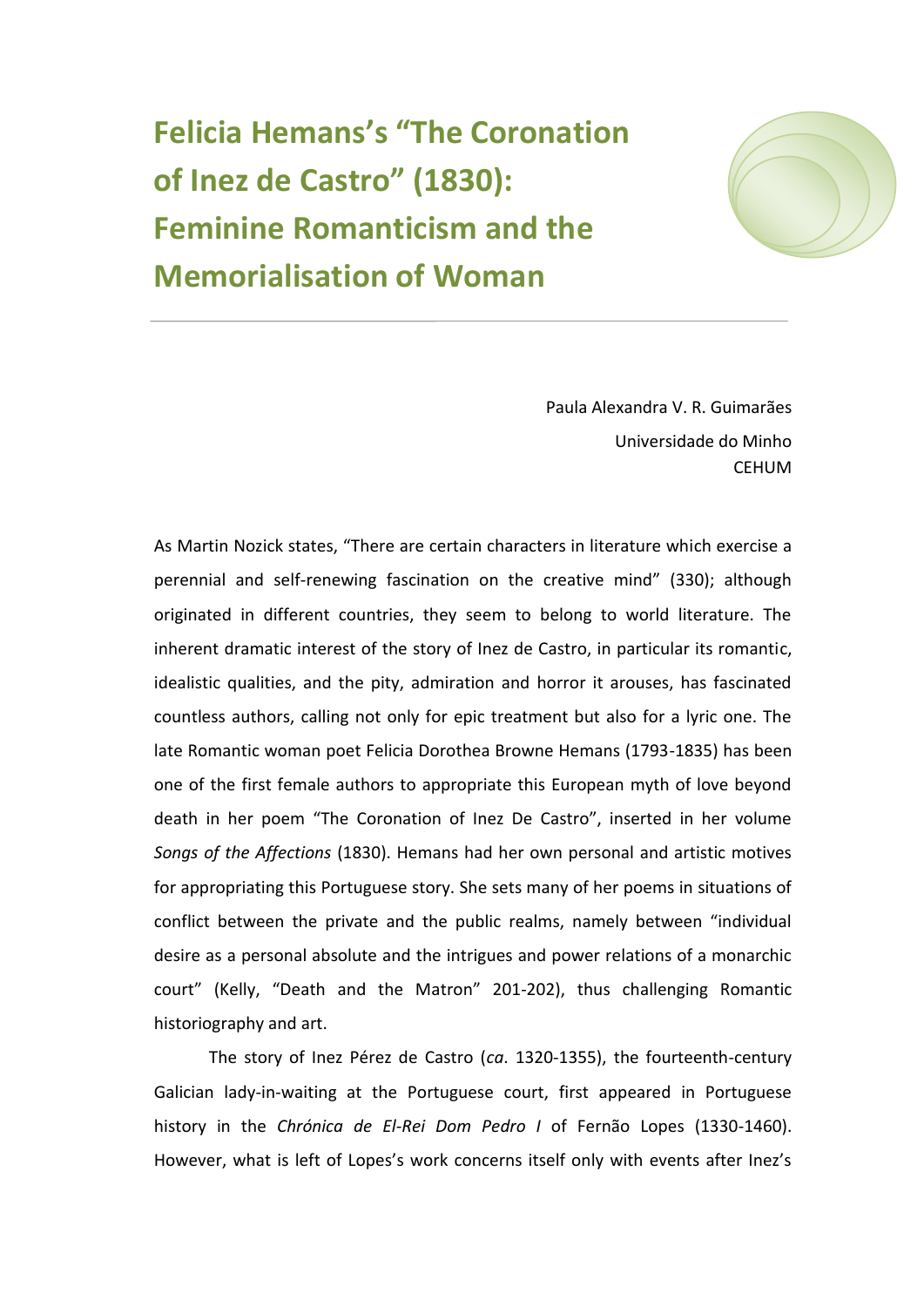

death. We do not have from his own hand the account of the beginning of the socalled *grande desvayro* (great madness) – the meeting of the lovers Inez and Dom Pedro (heir to the Portuguese throne), the development of their passionate liaison, and the difficulties they encountered, including her brutal execution in 1355. $^{1}$  This part would be appropriated by Ruy de Pina (1440-1552) and eventually reworked in an inferior manner in Chapter 44 of the *Crónica de D. Afonso IV*.

However, Lopes does give us a full account of how, years after Inez's death and a cruel and bloody revenge, Pedro, now king (1357), claimed that he had married her secretly and that she was his rightful Queen.<sup>2</sup> Although many, including the historian, doubted the authenticity of these reports, subsequent legend has it that Pedro ordered Inez's body exhumed from her grave, seated on the throne, crowned and, in a macabre final gesture, forced the entire court to swear allegiance to their new queen by kissing the corpse's hand. Inez would only then be reburied, this time in the Monastery of Alcobaça, in an extraordinary religious and stately ceremony (April 1361), duly chronicled by Fernão Lopes. According to him, Dom Pedro had expressly ordered a tomb of white wrought marble, finely surmounted by her lying crowned statue. $3$ 

The national commotion and the aura that was created around these dramatic events were such that they could not go unnoticed by European writers and artists, who through the centuries celebrated the tragedy of Inez, and her memory, in epic and lyric poetry, novels and dramas, paintings and music.<sup>4</sup> And, in fact, the royal mistress took leave of her life to become an eternal muse. Among the earliest Portuguese writers who were inspired by the story, we can find Garcia de Resende and his *Songs / Troves to the Death of Donna Inez de Castro* (fourteenth century), Luís de Camões and his passage in the epic poem *The Lusiads* (sixteenth century), António Ferreira and his tragedy *A Castro* (sixteenth century) and the eighteenth-century lyrics of poet Barbosa du Bocage.<sup>5</sup>

In England, the romantic, sentimental elements of Inez's story appeared to the full in a novel, *Agnes de Castro* (1688), by the celebrated Mrs Aphra Behn (seventeenth century), which thoroughly distorted the traditional version, but became the basis for some tragic plays.<sup>6</sup> Among the houses that staged the story of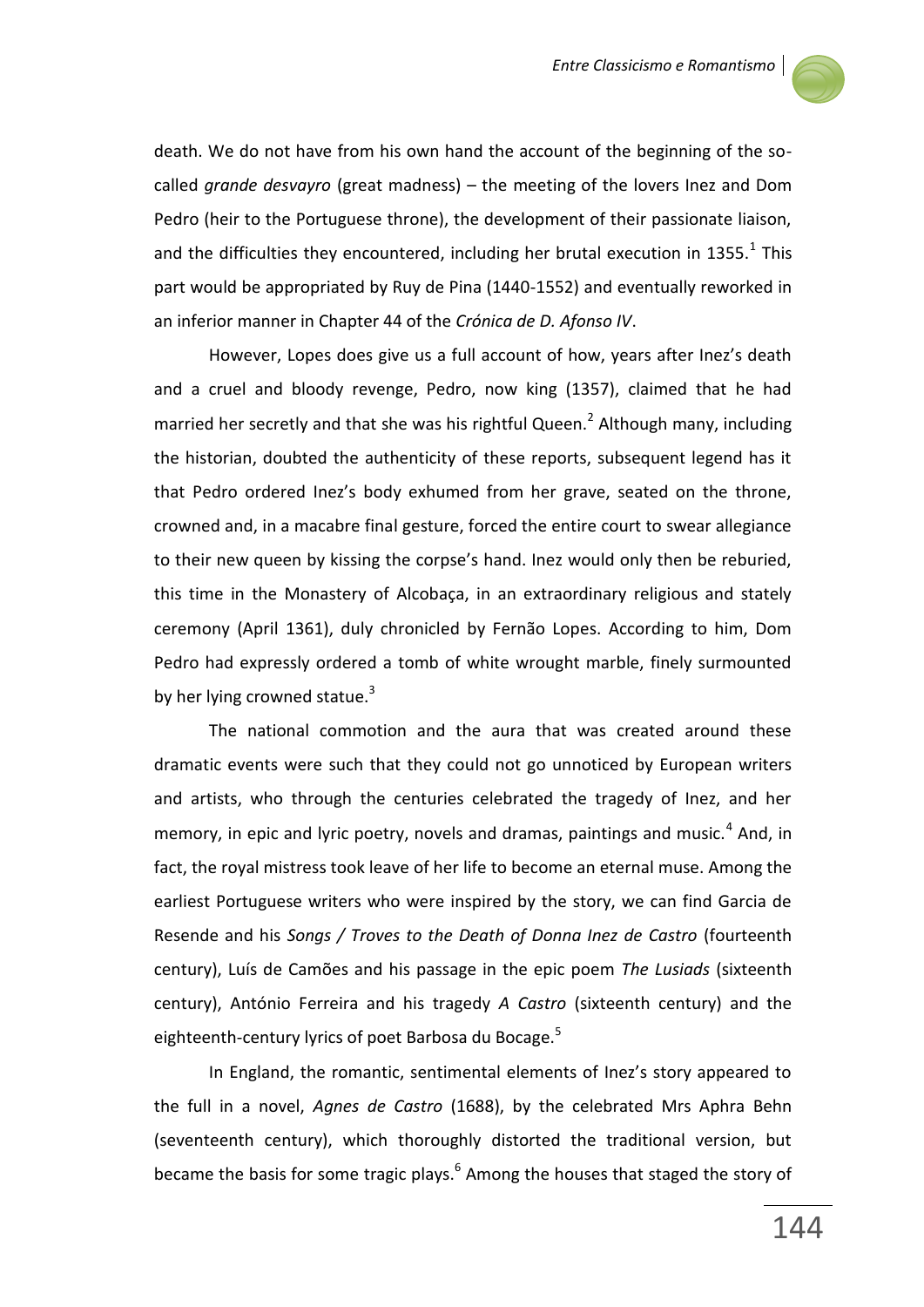

Inez in Britain, there was the King's Theatre in the Haymarket, London, in 1799, as a musical drama in two acts, and the City of London Theatre, in April 1841, as a tragic play written by Mary Russell Mitford, *Inez de Castro – Tragedy*. 7

Despite its dubious veracity, the story of "the queen who was crowned after death" soon turned into a myth as enduring as the one of Romeo and Juliet, taking hold of people's souls and imaginations. The devotion to the figure of Inez, though understandable in this context, also seems to belie the crucial historical fact that it was probably her dire sacrifice that allowed Portugal to remain independent from Castile and to retain its sovereignty, as Prince D. Pedro was indeed being progressively influenced by the "Castro clan".<sup>8</sup>

Portuguese scholar Maria Leonor Machado de Sousa has detailedly traced the influence of this episode in England, having concluded that the adaptations of the story generally distance themselves from Camões's treatment of the subject in Canto III of *The Lusiads.*<sup>9</sup> This is, namely, the case of Felicia Hemans, who in spite of being familiar with the poet's work (by translating not only several sonnets but also the *Adamastor* episode from his epic), remained indifferent to Camões's suggestions. She seems to have preferred to concentrate on the dubious historical episode of the supposed posthumous coronation of Inez, not present in Camões, which had been popularised by the earliest Spanish theatre productions. Hemans may as well have been misled by some European translators of this poet, who constantly refer to the crowned statue of lnez in the Alcobaça monastery.<sup>10</sup>

It is not improbable that she might also have been influenced by the French adaptations through a major figure of French culture at this time, Madame de Staël, whose allusive words to the episode are used by Hemans as the initial epigraph to her poem on Inez.  $^{11}$  But in accordance with the main tradition or practise in her country, the poet seems to have preferred a more dramatic or "theatrical" representation of the story rather than the traditional Portuguese lyrical vision, which concentrates on episodes such as The Fount of Tears or Inez's pleading to the King. Although the symbolic proclamation of Inez as "queen" does not have to imply a literal coronation, Hemans chose to "literalise" that particular image – more than just to "stage" it, to aestheticise it, to fill it with elaborate and suggestive detail, so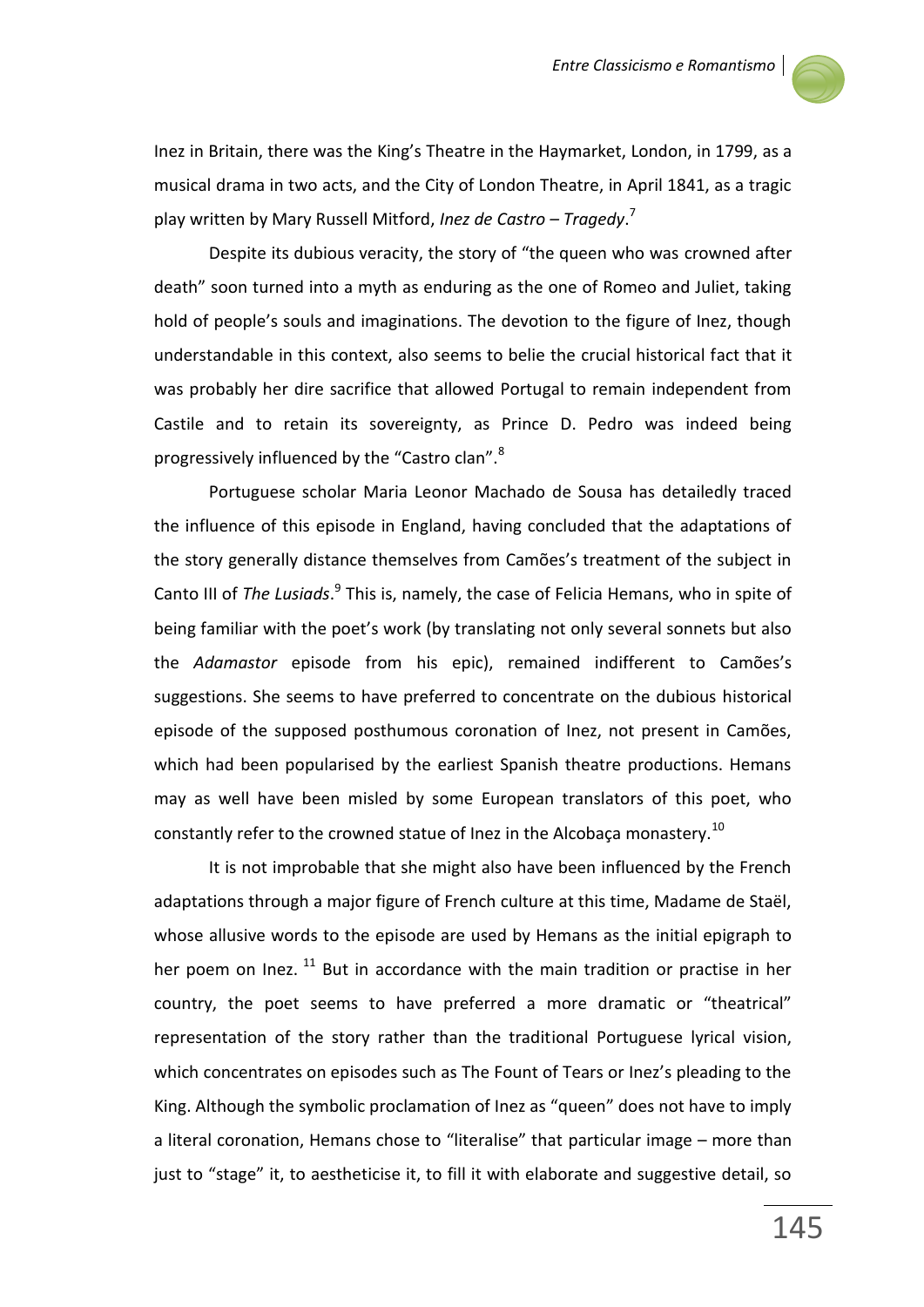

as to be immortalised and memorialised as Staël had suggested, that is, as a "living" *tableau*.

Felicia Hemans, who had by 1825 established herself as a popular poet by writing in part for an expanding market in medievalist literature, while also developing a feminine revisionist poetics, could not help being interested in such a myth. "Drawing from a wide variety of historical tales, legends and contemporary literary figures like Scott and Byron", as David Rothstein states, "Hemans's texts helped to fuel Britain's growing cultural appetite for the fantasy of the medieval past". But, as he emphasises, Hemans radically transformed this material, "reconfiguring it according to a new domesticated, gendered, [...] and bourgeoisaristocratic class perspective" (Rothstein 49). The poet's Dissenting family background and education had given her access to a wider culture, inherited from the European Enlightenments and building on a cosmopolitan liberalism and Romanticism.

Adept in a wide range of genres and verse forms, learned, literate, multilingual and imaginative, Hemans fashioned popular themes with an exotic range of subjects, drawing on literatures past and present, English and Continental. During the Peninsular War (1807-1814), the British reading public had become particularly interested in all aspects of Spanish and Portuguese history and culture; Hemans not the least, because, among other reasons, she had both her husband and her brothers doing military service there, as her poem "To my Eldest Brother, with the British Army in Portugal" may testify.<sup>12</sup>

To understand her personal involvement in the historical context, it is necessary to analyse the connection between the suffering caused by armed conflict and national identity, between domestic loss and national sacrifice. As Paul Westover observes in "Imaginary Pilgrimages", "Hemans reacts to domestic trauma by deferring to national trauma", that is, "Her valorization of death and sacrifice does not simply bolster nationalism; it reflects a desire to turn personal grief into national sacrifice" (148).

Seeking further acceptably feminine ways of consolidating her career and assuming the role of public poet, Felicia Browne turned to translating poetry from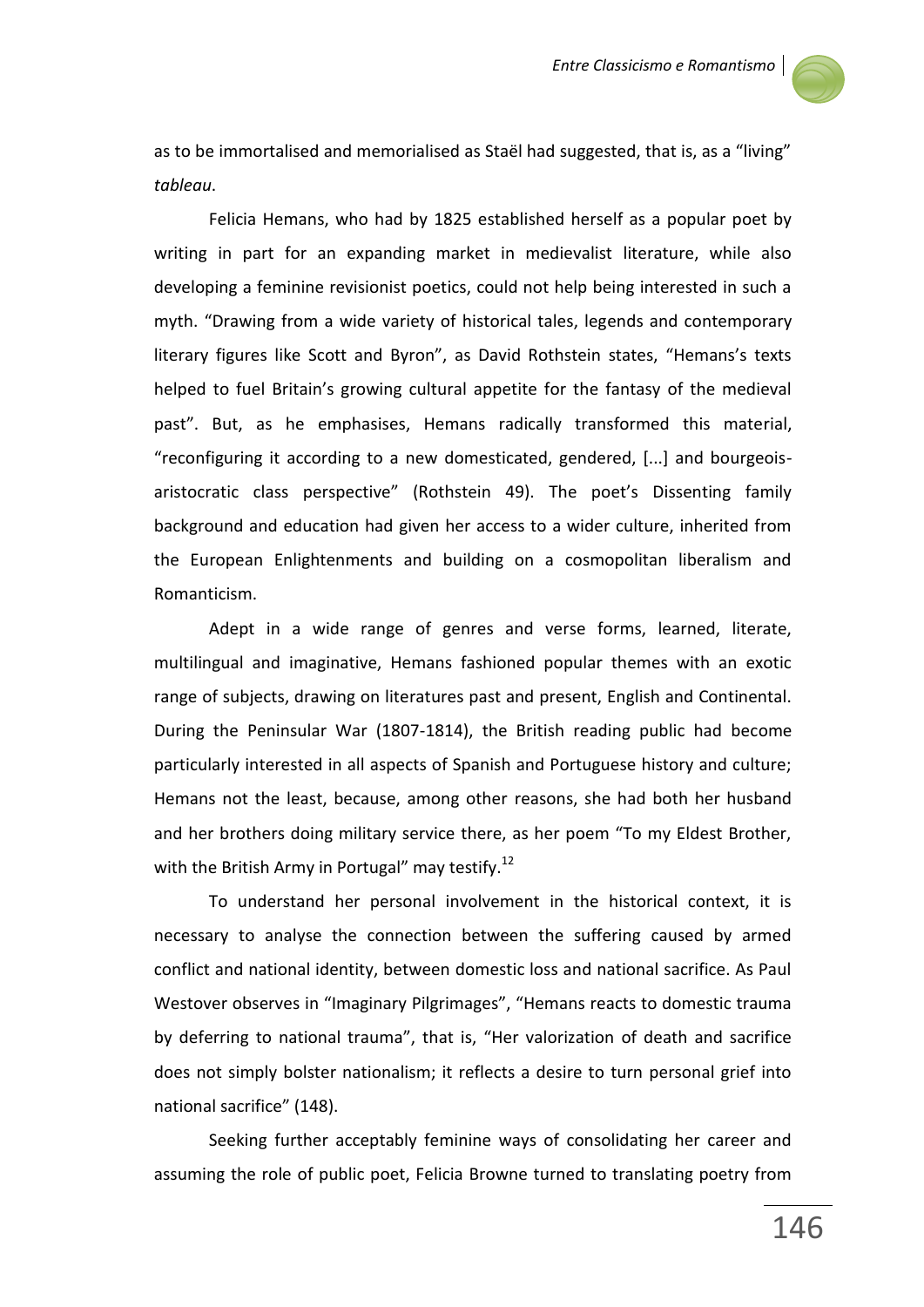

the modern languages. In 1818, she published *Translations from Camoes, and Other Poets, with Original Poetry*, whose personal theme is "absent or lost love" and whose public theme is "loss of national independence", thus implying a connection between the two. As in numerous other liberal Romantic writers (Ugo Foscolo, Campbell and Byron), these themes are linked: thwarted love is implicitly an effect of the hostility of an unreformed social and political world, producing alienation and exile.

As Gary Kelly suggests in his "Introduction" to her poems, Hemans "appropriates earlier literature to this liberal Romantic theme" (23) and, in this sense, the Portuguese poet Luís de Camões seems to represent for her a powerful embodiment of her central dilemma, not just in his national epic but in his lesser known love complaints. Like him, Hemans understood her public role as a poet in a decisive and grand historical moment and wrote nationalistic verse; like him, she became a poet associated to empire. But, like Camões himself, Hemans also confronted and experienced personally the negative effects of empire: separation, loss and exile are thus recurring themes in both. In this sense, the story and figure of Inez de Castro becomes for both a fit symbolic representation / embodiment of the sacrifice of the individual to a nation's designs.

In Hemans's next publication, *Tales and Historic Scenes* (1819), the connection between public and private becomes more explicit in a context of post-Napoleonic European crisis. Although these poems are set in various places and times, they describe "moments as experienced by individuals, often women, and always victims, through exacting vengeance in death" (Kelly, "Introduction" 24). Here, and in other historical narrative poems, the forms of "history" and "romance" are not really merged as such but placed in tension, and the centrality of the "feminine" is reinforced by a marked lyrical handling of narration and description. As Kelly states, "the book presents these conflicts from a Romantic feminist viewpoint, showing the deaths of individuals, communities, nations, and empires in the cycles of 'masculine' history" (25). Death becomes, thus, a major theme in Hemans's work, and though she often sees it as a transhistorical fact, it develops rapidly into a "culture of death" that is socially and historically particular.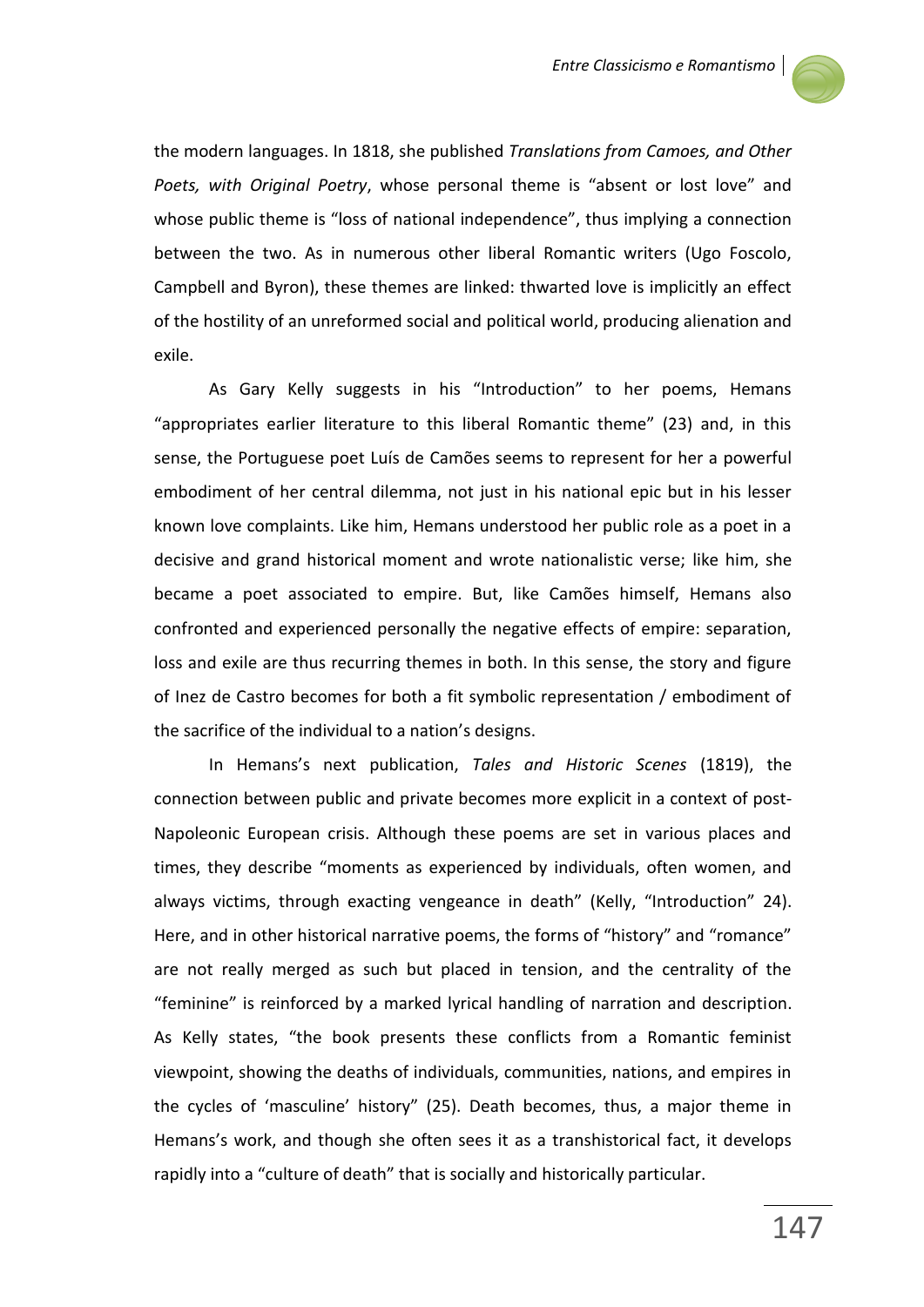

Hemans's next major work, *Records of Woman* (1828), develops the form and themes of those earlier attempts, showing the costs of "masculine" history (as conflict, war and destruction) to individuals, especially wives and mothers, and emphasising the heroism and sacrifice of women in the face of history as "meaningless death". Paula Feldman refers that Hemans's heroines, who are usually "placed in intensely trying situations [...], evince uncommon strength of character, courage and nobility of spirit" (xviii). "The chronicle", as Susan Wolfson observes, "was meant to elaborate a general plight of gender – of, in effect, 'wrongs' that were readable as transnational, trans-cultural, trans-historical" ("Introduction" xv). One of Hemans's most powerful poems in this collection is "Arabella Stuart", which like the later "The Coronation of Inez de Castro" takes a factually based historical incident of a love forbidden for dynastic reasons, and the oppressed subjectivity is purposely gendered feminine.<sup>13</sup>

But such uncommonness is shown to have a cost, like female fame in the poet's later work. This darker view of the condition of women may, to a certain extent, have been caused by Hemans's difficult personal life at this period, namely the death of her supportive mother in 1827 and her husband's rejection of her proposal for a reconciliation. Feelings of abandonment and isolation appear thus to have determined the theme of loss in the poet's later work. But in the late twenties and early thirties, we find Hemans also "merging the theme of women in history with the issue of female fame or woman in the public sphere" (Kelly, "Introduction" 27), thus reflecting about her own situation as an artist in *Woman and Fame* (1829), a volume which addresses the fundamental and unresolvable conflict between domestic happiness and artistic achievement.

The work that Hemans published in 1830 under the title of *Songs of the Affections with Other Poems*, and which was "affectionately" inscribed to Sir Robert Liston (a Scottish diplomat) "as a slight *memorial* of grateful respect" (our emphasis), contained her poem "Corinne at the Capitol" – a paradigmatic example of that feminine conflict, which results in death. But the volume also contained another poem on woman's fate, with another epigraph by Germaine de Staël herself. The poem, composed of twelve melodious octaves in alternating rhyme, is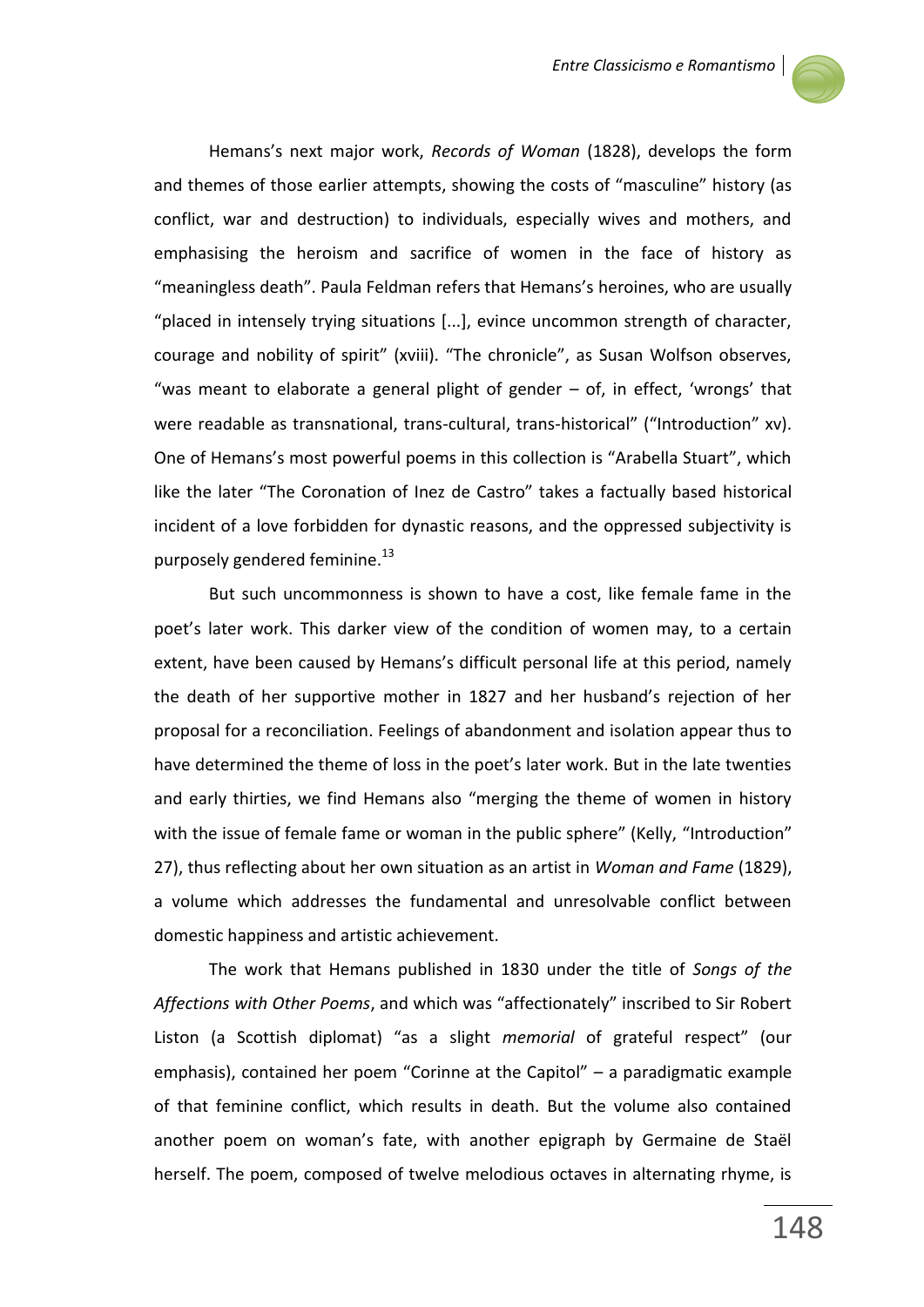

"The Coronation of Inez de Castro", and it seems to constitute an illustration of de Staël's epigrammatic statement about the union of Love and Death: "Tableau, ou l'Amour fait alliance avec la Tombe; union redoutable de la mort et de la vie".<sup>14</sup> In the poems of this collection, it is death alone that seems to validate the woman's significance, namely because the woman has died and in the act of dying is identified with one or another noble cause.

Hemans's poem seems to answer the initial question posed by Elizabeth Bronfen in *Death, Femininity and the Aesthetic*: "How can a verbal or visual artistic representation be both aesthetically pleasing and morbid, as the conjunction of beautiful woman and death seems to imply?" (x). And, from its beginning (stanza one), the poem seems also to possess a mingled double rhythm: one is "a peal of lordly music", a "haughty sound" that "spoke of triumph high" (lines 6, 33, 37), which symbolises love but that the poet also critically associates with the regal ceremony and the Portuguese display of power and wealth; the other is the "stern" and "slow" tolling of "The lonely bell, of death", "a requiem sad and low" that in a levelling gesture calls "Dust with the dust to sleep" (lines 8, 86, 88). In fact, against the natural order of things, the bright coronation rites must, most unusually, give way to the dark burial rituals and mournful lamentation instead of a joyful celebration.

The strangeness and uncanniness of this "mingling in the sky" of two very different sonorities also mark and anticipate the mixed detailed visual descriptions of this impressive scene or "tableau" in stanzas three to five; especially the figure of a dead Inez sitting silently on the throne with a "pale still face", whose "jewell'd robes fell strangely still [...] So stone-like was its rest" (lines 29-32), a paradox which is duly summarised by the last quatrain of the seventh stanza:

> It was a strange and fearful sight, The crown upon that head, The glorious robes and the blaze of light, All gather'd round the Dead!

(lines 56-9)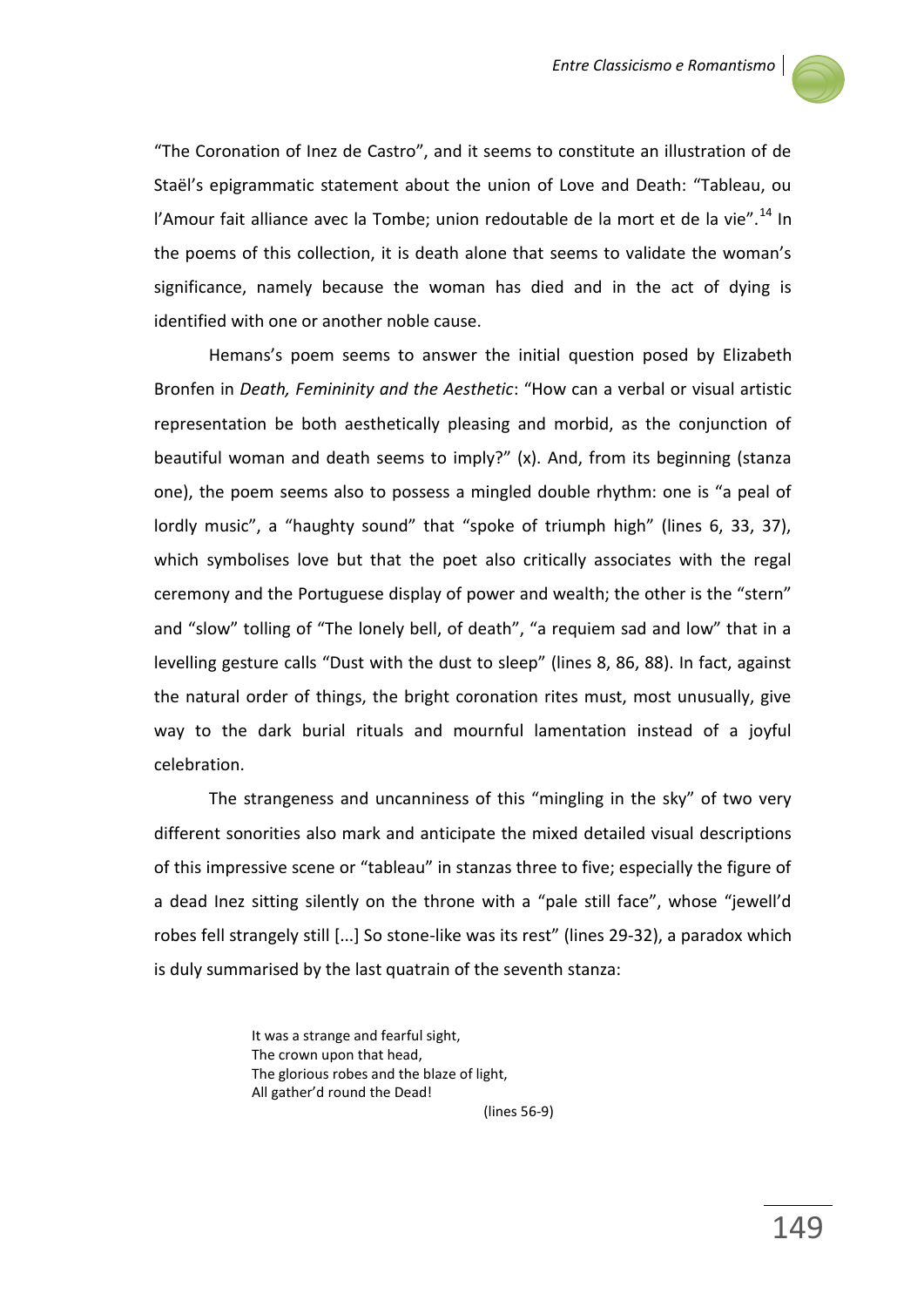

The usual expectations regarding a "scene of royal state" (line 16) that a coronation implies gradually become subverted by a grotesque and macabre pageantry. The Gothic horror of the scene is further enhanced by the forceful paying of "homage to her hand" of the "encircling band" of noblemen, who despite their martial bravery could not avoid "a faint cold shuddering" as they successively touched the dead queen's hand (stanzas five and six, lines 38, 40, 42). Even the pale and silent King Pedro, "with white lips rigidly compressed" (line 62) that betray repressed rage, seems to add to this dimension by showing jealousy of his peers (stanza eight). The added fact that he did not dare look at his queen for fear of detecting the only too obvious signs of corruption (stanza ten) signals Hemans's adherence to a more realistic mode of representation.

In the end (stanza twelve), although Love is proclaimed as "mightier" than Death by the poet, there is a pervasive and inescapable sense of "wasted worth" (line 82) and hollowness, both in those high gestures of bestowing "the crown, the sceptre, / The treasures of the earth, / And" (lines 79-80), last but not least, "the priceless love that pour'd those gifts" (line 81) – Pedro's love, because through this ceremony Inez could not be brought to life to re-write her "history" and thus, as it may be implied, that of Portugal (stanza eleven).

> And the ring of state, and the starry crown, And all the rich array, Are borne to the house of silence down, With her, that queen of clay.

(lines 91-94)

As Inez is finally taken down to her tomb, we realise once again her statue-like and sculptured existence, standing as an aestheticised and perpetuating monument to a nation's grief. Both her peculiar circumstances and characterisation seem to rehearse in a reversed manner the story of Pygmalion's Galatea: it is Death itself, no loving spark of life, which in a sense confers immortality to her. Although Hemans may have felt identified with this woman's predicament, her ironic descriptive lines clearly distance her from the rich aristocratic setting, unlike her own middle-class one, which she probably senses as being not only ostentatious but decadent.<sup>15</sup>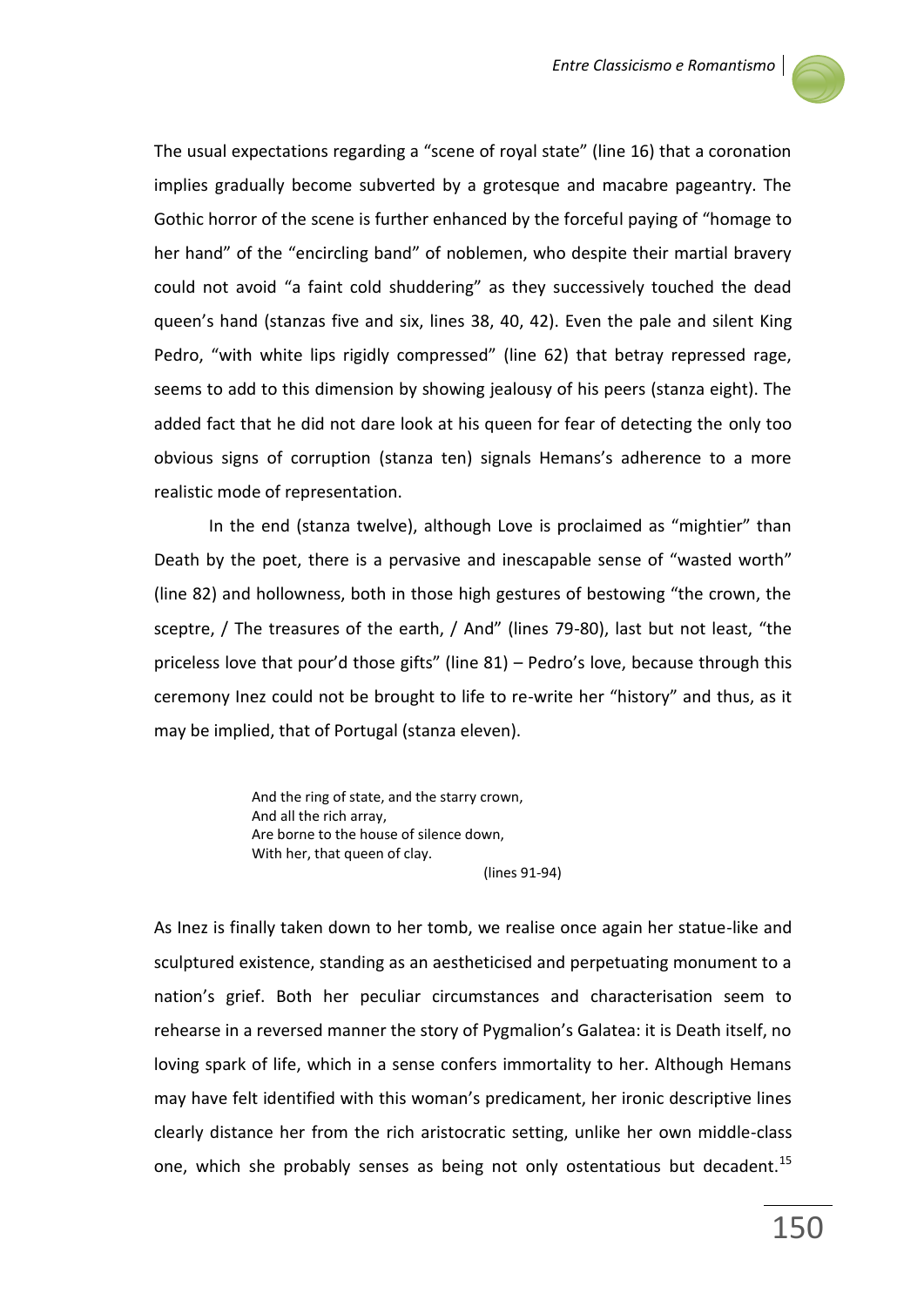

Therefore, the poet's exotic cultural displacement may seem romantically distancing and "derealising" for a contemporary British readership or audience, but its assumed fictionality allows disturbingly familiar themes to emerge in a foreign scene that signals a universal condition for her: feminine sacrifice finally rewarded.

As Paul Westover concludes, "In their engagement with "the dead" and their concomitant interest in historical transport, many of Hemans's poems highlight tensions between ideals of affective proximity and critical distance", exposing "the methodological difficulties of memorialisation" (148), or the wish to confer more protagonism to certain historical women by enhancing their mythical and aesthetic dimensions. The reasons for Inez's demise – be it transgressive love or political intrigue (or both) – are not mentioned, let alone questioned.<sup>16</sup> But the fact that Hemans chose to focus on the public events after Inez's death, instead of the most obviously romantic theme of the love relationship, may reveal not only a distancing attempt from the merely personal but also the poet's feminine romantic revisionist strategy, that is, the one of presenting woman as historically significant and, therefore, as worthy of being memorialised. Anthony Harding explains that

In glorifying the ethic of female self-sacrifice and linking it in many poems [...] with the heroic deaths of women [...], Hemans delivers a new version of the Romantic hunger for transcendence, a version that purports to compensate women for [...] the relative obscurity of their lives [...]. (139)

An article in *Leigh Hunt's London Journal* (of August 1834, one year before the poet's death) seems to constitute irrefutable evidence to the impact of Hemans's retelling of this legend to the early Victorian reading public, who would soon witness, in 1837, the real coronation of a very living and influential Englishwoman: Victoria.<sup>17</sup>

And was not Inez de Castro taken out of her tomb, in order to have her very coffin crowned with a diadem: so triumphant was the memory of her love and beauty over death itself! (Hunt 154)

It was as a *Victorian*, one of the first, that Hemans's influence and significance in literary history would be most profound, namely her analysis of the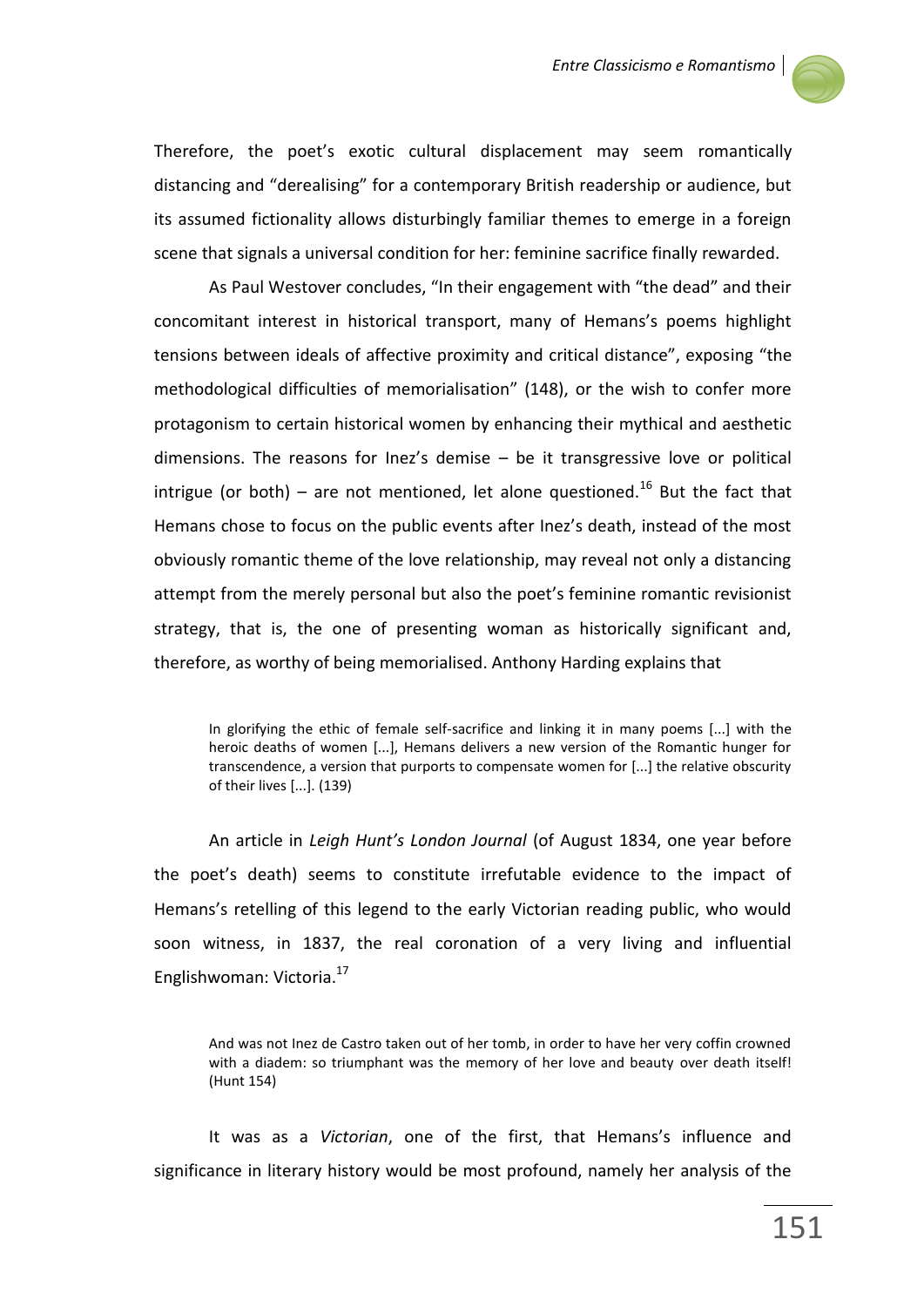

high cost of experience to women (be it poetical or political) and her description of poetry as a woman's vocation, as a renovated cult of sensibility.<sup>18</sup> Although chronologically a Romantic poet, as Angela Leighton states, "as a *woman* poet, her perspectives were inherently different from those of her male contemporaries [Wordsworth, Byron and Shelley], making her place hard to fix". The poet "as an imperial quester and ruler of high altitude visionary empires" does not fit her profile and she is not "driven by an apparently supra-social urge for 'self-identity, possession and conquest' " (Leighton 20). It is what Leighton designates as "the excision of the 'I' " (8) that signals her most obvious difference, as well as a very marked gendering and posturing of her poetic voice. Although she distrusts Romanticism's *wanderlust,* as a liberal and republican, she is interested in the *image* of woman as a Romantic exile of some kind: not so much a nostalgic wanderer but, as we have seen, more a victim of imperial history and its Promethean male deeds.<sup>19</sup>

## *Addendum***: "The Coronation of Inez de Castro"**

There was music on the midnight; From a royal fane it roll'd, And a mighty bell, each pause between, Sternly and slowly toll'd. Strange was their mingling in the sky, It hush'd the listener's breath; For the music spoke of triumph high, The lonely bell, of death.

There was hurrying through the midnight:– A sound of many feet; But they fell with a muffled fearfulness, Along the shadowy street; And softer, fainter, grew their tread, As it near'd the Minster-gate, Whence broad and solemn light was shed From a scene of royal state.

Full glow'd the strong red radiance In the centre of the nave, Where the folds of a purple canopy Sweep down in many a wave; Loading the marble pavement old With a weight of gorgeous gloom; For something lay 'midst their fretted gold,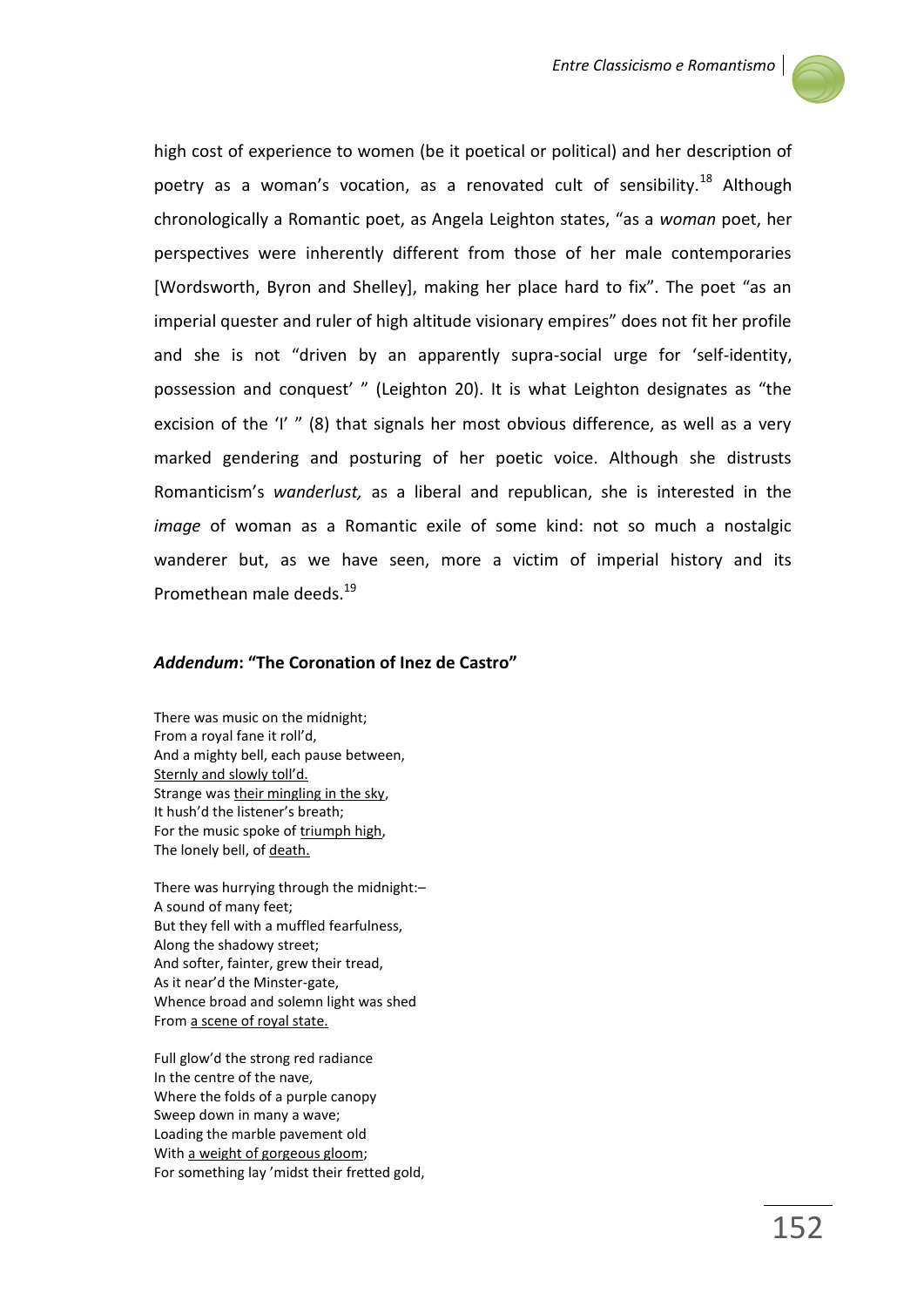

Like a shadow of the tomb.

And within that rich pavilion High on a glittering throne, A woman's form sat silently, Midst the glare of light alone. Her Jewell'd robes fell strangely still-The drapery on her breast Seem'd with no pulse beneath to thrill, So stone-like was its rest.

But a peal of lordly music Shook e'en the dust below, When the burning gold of the diadem Was set on her pallid brow! Then died away that haughty sound, And from th' encircling band, Stept Prince and Chief, 'midst the hush profound, With homage to her hand.

Why pass'd a faint cold shuddering Over each martial frame, As one by one, to touch that hand, Noble and leader came? Was not the settled aspect fair? Did not a queenly grace, Under the parted ebon hair. Sit on the pale still face?

Death, Death! canst thou be lovely Unto the eye of Life? Is not each pulse of the quick high breast With thy cold mien at strife? – It was a strange and fearful sight, The crown upon that head, The glorious robes and the blaze of light, All gather'd round the Dead!

And beside her stood in silence One with a brow as pale, And white lips rigidly compress'd, Lest the strong heart should fail; King Pedro with a jealous eye Watching the homage done By the land's flower and chivalry To her, his martyr'd one.

But on the face he look'd not Which once his star had been: To every form his glance was turn'd, Save of the breathless queen; Though something, won from the grave's embrace, Of her beauty still was there, Its hues were all of that shadowy place, 'Twas not for him to bear.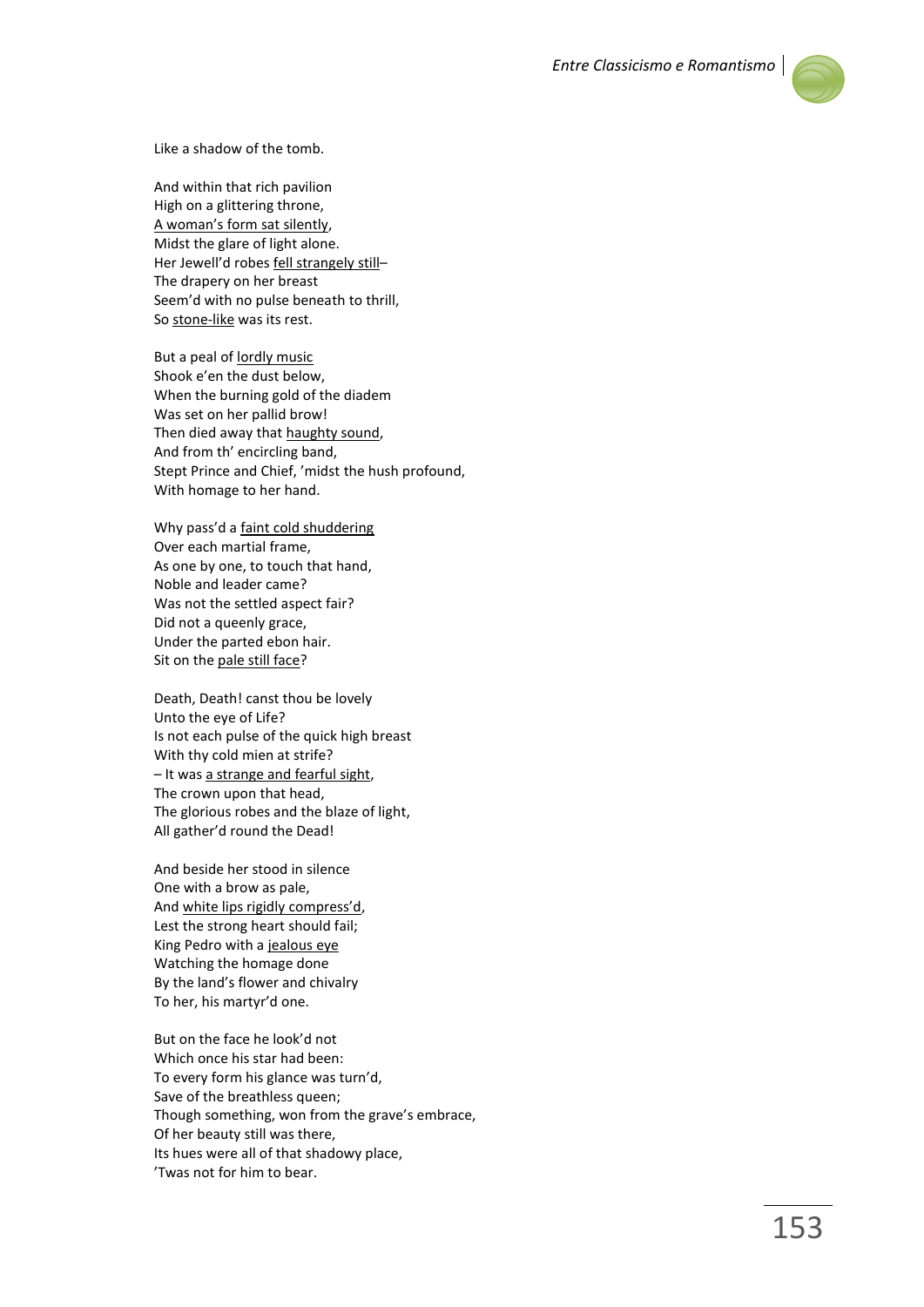

Alas! the crown, the sceptre, The treasures of the earth, And the priceless love that pour'd those gifts, Alike of wasted worth! The rites are closed–bear back the Dead Unto the chamber deep, Lay down again the royal head, Dust with the dust to sleep.

There is music on the midnight– A requiem sad and slow. As the mourners through the sounding aisle In dark procession go, And the ring of state, and the starry crown, And all the rich array, Are borne to the house of silence down, With her, that queen of clay.

And tearlessly and firmly, King Pedro led the train– But his face was wrapt in his folding robe, When they lower'd the dust again. –'Tis hush'd at last, the tomb above, Hymns die, and steps depart: Who call'd thee strong as Death, O Love?

Mightier thou wert and art!

 $\overline{a}$ 

Source: Kelly, Gary (ed). *Felicia Hemans. Selected Poems, Prose and Letters.* Peterborough and Ormskirk: Broadview Press, 2002 (my underlining).

 $1$  Nowadays, Inez's execution is interpreted as lawful or judiciary, probably due to the allegations of impending threat to national sovereignty.

<sup>2</sup> See chapters XXVII to XXXI of the *Crónica* (125-149), in which Lopes successively refers to King Pedro's official declaration, the witnesses that he gathered, the scepticism of more informed individuals and, finally, the persecution, torture and death of those who had killed Inez.

<sup>3</sup> In chapter XLIV of the *Crónica* (199-202), Lopes comments on the great love of Pedro for Inez, which becomes materialised in an impressive tribute to her memory: a stately reburial fit for a queen and the erection of a monumental tomb. The fact that the tomb's statue representing Inez had a crown on its head would later on give rise to the legend upon which Hemans's poem is based.

<sup>4</sup> Apparently, more than a hundred operas were created about this story in Italy alone. The most famous was the one by Giovanni Paisiello in the eighteenth century and later, in 1830, a ballet entitled "Pietro di Portogallo" (see Anonymous "Ines de Castro in Opera and Ballet" 18).

<sup>5</sup> More recently, names as those of Teixeira de Pascoaes, Fernando Pessoa, Miguel Torga, Agustina Bessa-Luís, Natália Correia, Ruy Belo, Herberto Hélder and Fiama Hasse Pais Brandão have perpetuated the figure and story of Inez de Castro.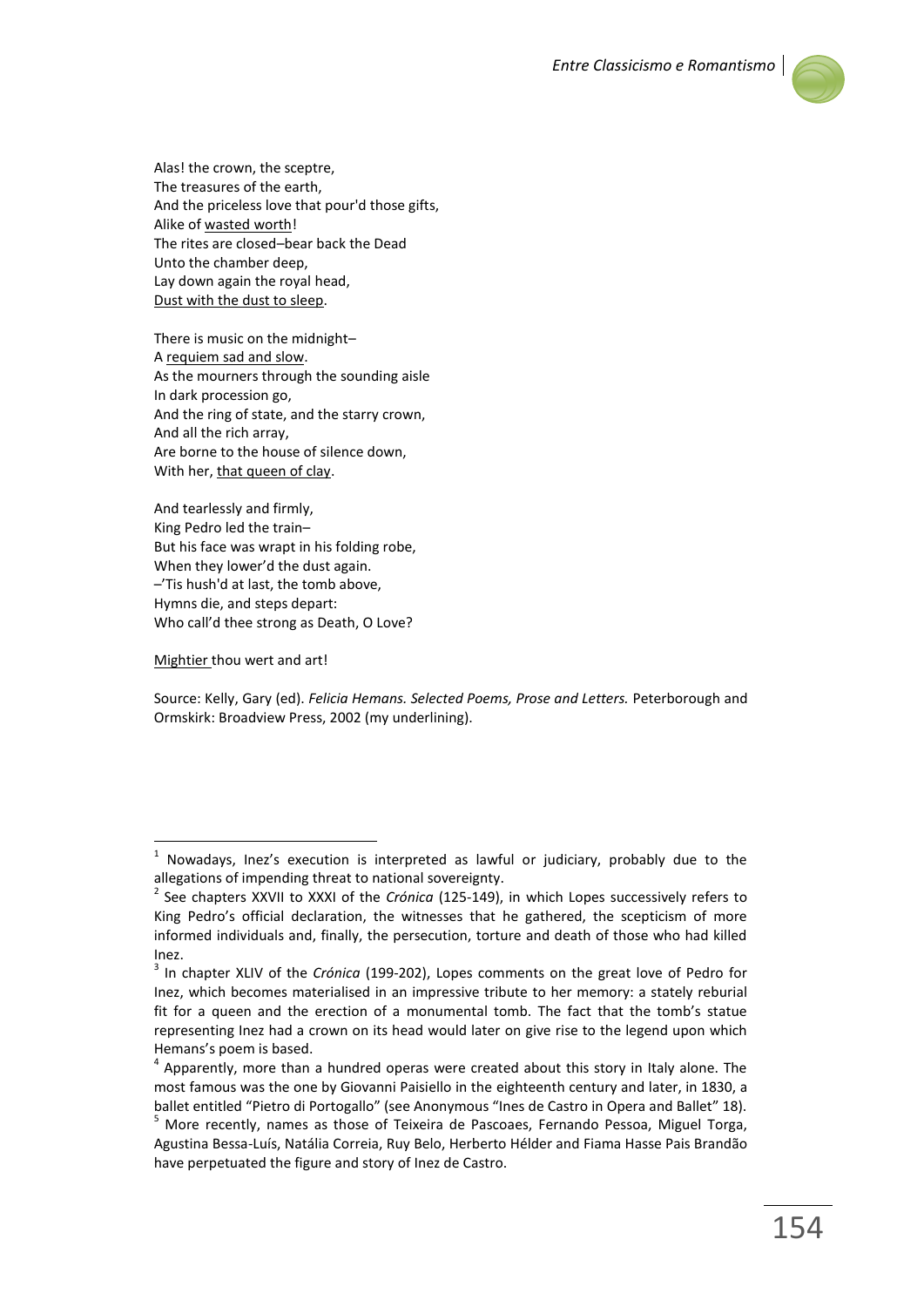

 6 Behn's novel, *The History of Agnes de Castro, or the Force of Generous Love*, appears to have been a translation into the English language from another work, *Agnès de Castro, Nouvelle Portugaise* by a French novelist, J. B. de Brilhac (Amsterdam, 1685), thus confirming that this version of the story had an earlier French reception. Mrs. Behn's version appeared in *Modern Novels*, Vol. IV, and was dramatised in 1696 by Mrs. Catherine Trotter. Rather than simply telling a love story, Behn's novel follows the basic historical facts and reproduces a political intrigue.

 $<sup>7</sup>$  Mitford's play could not have influenced Hemans's poem because it was performed six years</sup> after the latter's death. It is more probable that Hemans may have heard about or read Walter Savage Landor's tragedy of Inez de Castro of 1828.

8 Pedro's love for Inez brought the exiled Castilian nobility very close to power, with Inez's brothers becoming the prince's friends and trusted advisors. Thus, the influence of Inez and her two brothers on the Prince had provoked hostility at the Portuguese court. Some of King Afonso IV's advisors believed that a member of the Castro family could plot to kill Fernando, Constanza's and Pedro's heir, to promote Inez's sons to the throne.

9 See Sousa, "Episódio Camoniano" and *Inês de Castro*. It is normally classified as a lyric, thus distinguishing it from the more common war episodes. The episode discusses destiny, and leads the action to its tragic end. The nobility of the characters is also emphasised, in a way that is intended to create feelings of sympathy when the protagonist suffers. This technique is used most strongly when Inez fears the orphaning of her children more than losing her own life, and she begs for the commutation of capital punishment for an exile in Siberia (Cítia) or in Libya in order to have an opportunity to raise her children, and she is compared with "the young beautiful Policena". Strophes 134 and 135 are written to evoke this pity.

 $10$  The merging of different traditions or versions of the story became more or less stabilised by the nineteenth century, period in which the literal coronation is generally accepted.

 $11$  The story was well-known in Europe mainly through French tragedy, beginning with Houdard de la Motte's tragedy of 1723, which created a sensation in Paris. De Staël must have been not only closely aware of its popularity but also herself sensitive to it.

<sup>12</sup> An early work of hers, appropriately written in heroic couplets, called *England and Spain; or, Valour and Patriotism* (1808) represents, in Gary Kelly's words, "Britain's engagement as a renewal of the nation's libertarian traditions, derived from classical republicanism" ("Introduction" 21). Its openly political theme may have been one of the reasons why the republican and pacifist Percy Shelley wrote to her with the pretext of dissuading her from the support for war and belief in a god (*ibidem*).

<sup>13</sup> Arabella Stuart (1575-1615) was the daughter of Charles Stuart; her descent from Henry VIII's sister, Margaret Tudor, placed her in the line of succession to Elizabeth I of England. Many argued that her title was preferable to that of James because she was born on English soil. Her marriage was prevented in Elizabeth's reign, but after James's accession (1603) to the English throne, Arabella secretly married (1610) William Seymour, who was also of royal descent. They were arrested and imprisoned but escaped; however, Arabella was recaptured (1611) and died in the Tower of London. Gary Kelly comments in his chapter "Death and the Matron" that "Hemans often represents female subjectivity oppressed unto death by masculine history [...]" and also that "Court monarchy's subordination of individuals to the requirements of power was a commonplace  $17<sup>th</sup>$  and  $18<sup>th</sup>$ -century political and social critique  $\left[\ldots\right]''$  (202-203).

<sup>14</sup> With her novel *Corinne: or Italy* (1807), notable French woman of letters Germaine de Staël would recover the cult of sensibility for the woman writer. Her story of an independent, freespirited woman improviser and poet would bring "the feeling woman out of the home and put her on a public platform to perform" (Leighton 31). Hemans's "Corinne at the Capitol" significantly reproduces the famous early scene in that novel, where Corinne is crowned, like Petrarch, at the Capitol in Rome. But this crowning, like that of Inez de Castro, is meant to carry a heavy price for the woman: either the loss of happiness or of life itself. Fame, conferred either by art or by love, is somehow shown to be fatal for these women.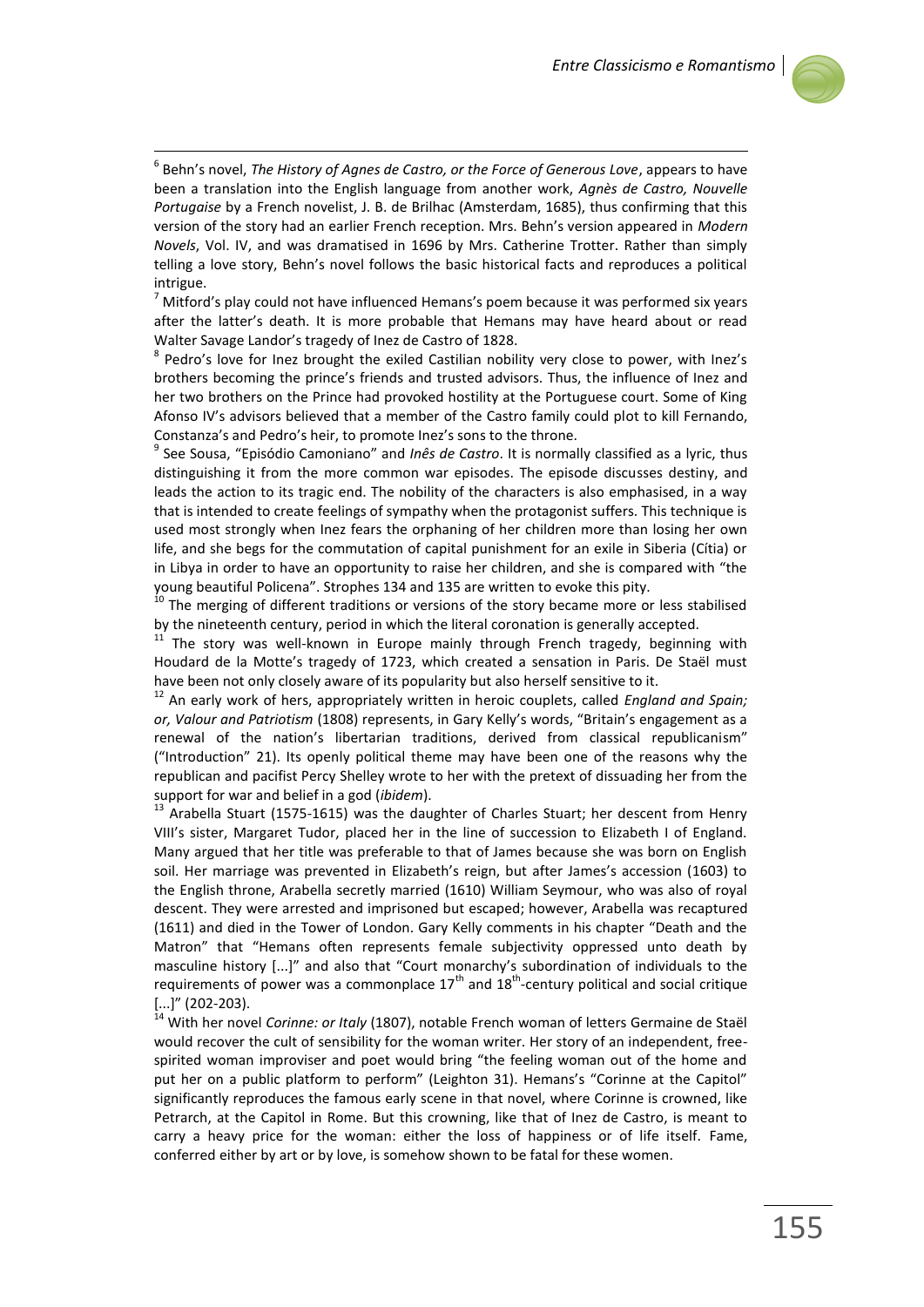

<sup>15</sup> Felicia Hemans's family was part of the earnest, prosperous and cosmopolitan merchant class of Liverpool, including religious Dissenters and republicans, who disapproved as much of aristocratic excesses as of the religious ostentation of Catholicism.

 $16$  The poet's intention is not so much to denounce or criticise the injustice or inhumanity of her character's situation, who is historically a victim of both male lust and ambition, but to finally render that dead woman public and present her as a symbol of someone sanctified or canonised by love. Nevertheless, as an inanimate and aestheticised object she is constrained to act as a mere puppet for the sake of male institutionalised grief.

 $17$  It would be interesting to analyse in more detail the connections between the historical and literal coronations of both Inez de Castro and Princess Victoria, as queens, to the symbolic or metaphorical crowning of both de Staël and Hemans's "Corinne" and Barrett Browning's "Aurora Leigh", as poets.

<sup>18</sup> Hemans's influence on later Victorian women poets, namely on Elizabeth Barrett Browning, the Brontës and Christina Rossetti, would clearly position her as a precursor. But her centrality on the feminine would also condition and affect male poets as canonical as Alfred Tennyson and Robert Browning.

 $19$  As Angela Leighton points out, the highly "imaginative landscapes of Romanticism" seem to be "constantly subjected to the critical and social bias of the woman", and Hemans puts her imagination "to the service of all the mothers, daughters and wives who have been deserted by the Romantic male's intrepid idealism" (21). To further analyse this feminine perspective of male history, namely Charlotte Brontë's poetic dramatisations of the Romantic hero and the woman as a victim of the imperial male's abandonment, see my article entitled "Representations of Power and Transgression: The Idea of Byron and the Byronic Character in the Poetry of the Brontës".

## WORKS CITED

Anonymous. "Ines de Castro in Opera and Ballet". *Ballet Today* (June 1952):

18-19.

1

- Bronfen, Elizabeth. *Over Her Dead Body: Death, Femininity and the Aesthetic*. Manchester: Manchester University Press, 1992.
- Camões, Luís de. *Os Lusíadas.* Ed. Emanuel Paulo Ramos. Porto: Porto Editora, 1975.
- Feldman, Paula. "Introduction". *Records of Woman with other Poems*. Lexington: University Press of Kentucky, 1999. xi-xxix.
- Guimarães, Paula. "Representations of Power and Transgression: The Idea of Byron and the Byronic Character in the Poetry of the Brontës". *Op. Cit.: Uma Revista de Estudos Anglo-Americanos / A Journal of Anglo-American Studies* 10 (2008): 75-100.
- Harding, Anthony John. "Felicia Hemans and the Effacement of Woman". *Romantic Women Writers: Voices and Countervoices.* Ed. Paula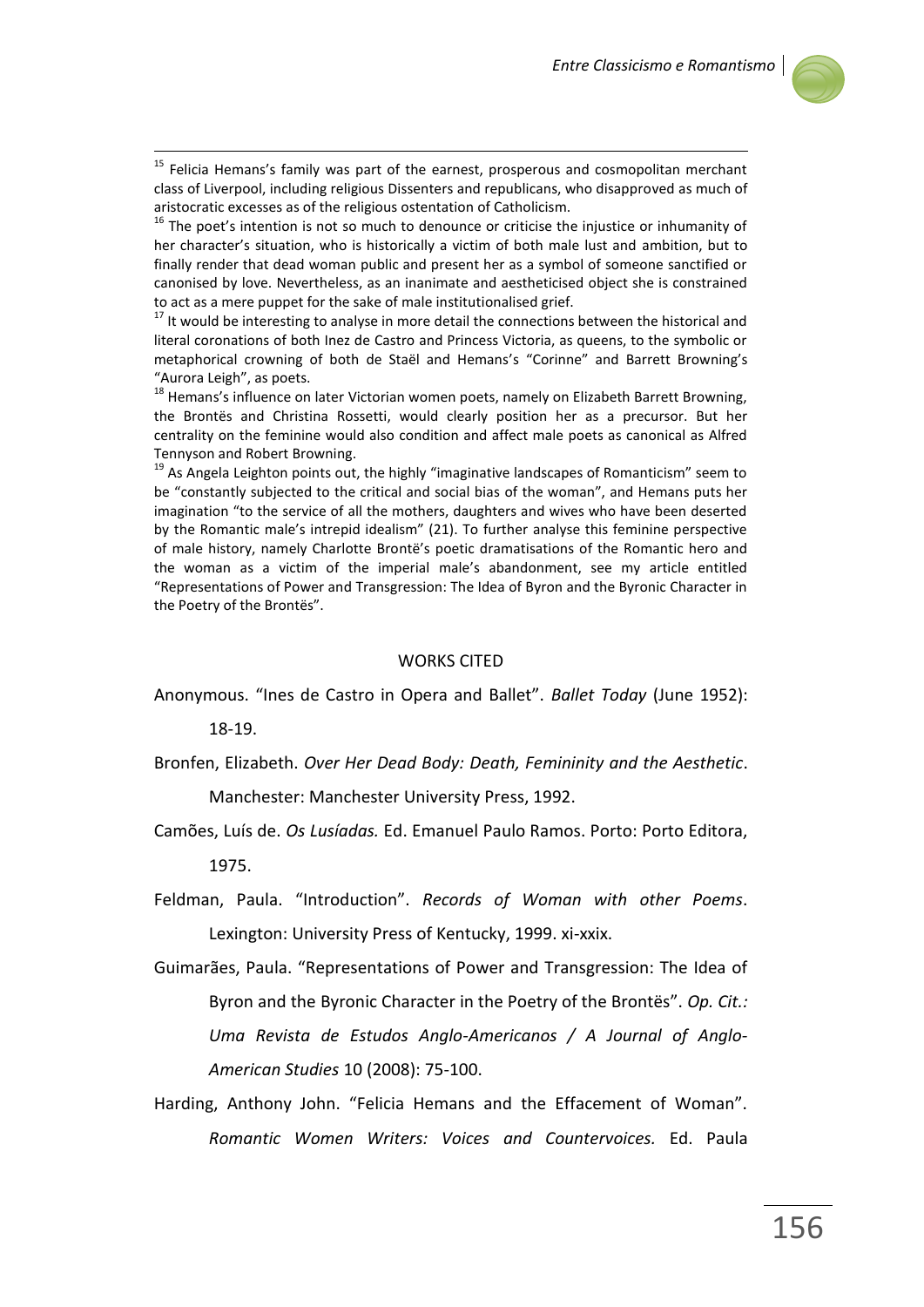

Feldman and Theresa Kelly. Hanover, NH: University Press of New England, 1995. 138-149.

Hunt, Leigh. "English Women Vindicated". *Leigh Hunt's London Journal*  (August 1834)*. British Periodicals.* London: Ed. Charles Knight*.* Vol. 1 (1856): 154.

1

- Kelly, Gary. "Death and the Matron: Felicia Hemans, Romantic Death, and the Founding of the Modern Liberal State". *Felicia Hemans: Reimagining Poetry in the Nineteenth Century.* Ed. Nanora Sweet and Julie Melnik. Basingstoke: Palgrave, 2001. 196-211.
- ---. "Introduction". *Felicia Hemans: Selected Poems, Prose and Letters.*  Peterborough and Ormskirk: Broadview Press, 2002. 15-45.
- Leighton, Angela. *Victorian Women Poets: Writing Against the Heart*. New York: Harvester Wheatsheaf, 1992.
- Lopes, Fernão. *Crónica do Senhor Rei Dom Pedro, Oitavo Rei destes Regnos*. Introd. Damião Peres. Porto: Livraria Civilização, 1984.
- Nozick, Martin. "The Inez de Castro Theme in European Literature". *Comparative Literatur.* Vol. 3, No. 4 (Autumn 1951): 330-341.
- Rothstein, David. "Forming the Chivalric Subject: Felicia Hemans and the Cultural Uses of History, Memory, and Nostalgia". *Victorian Literature and Culture* Vol. 27, No. 1 (1999): 49-68.
- Sousa, Maria Leonor Machado de. "O Episódio Camoniano de Inês de Castro em Inglaterra". *Actas do Colóquio Comemorativo do VI Centenário do Tratado de Windsor.* Porto: Faculdade de Letras da Universidade do Porto, 1988. 151-160.

---. *Inês de Castro: Um Tema Português na Europa*. Lisboa: Edições 70, 1987.

Westover, Paul. "Imaginary Pilgrimages: Felicia Hemans, Dead Poets and Romantic Historiography". *Literature Compass* Volume 2, Issue 1 (2005): 148-158.